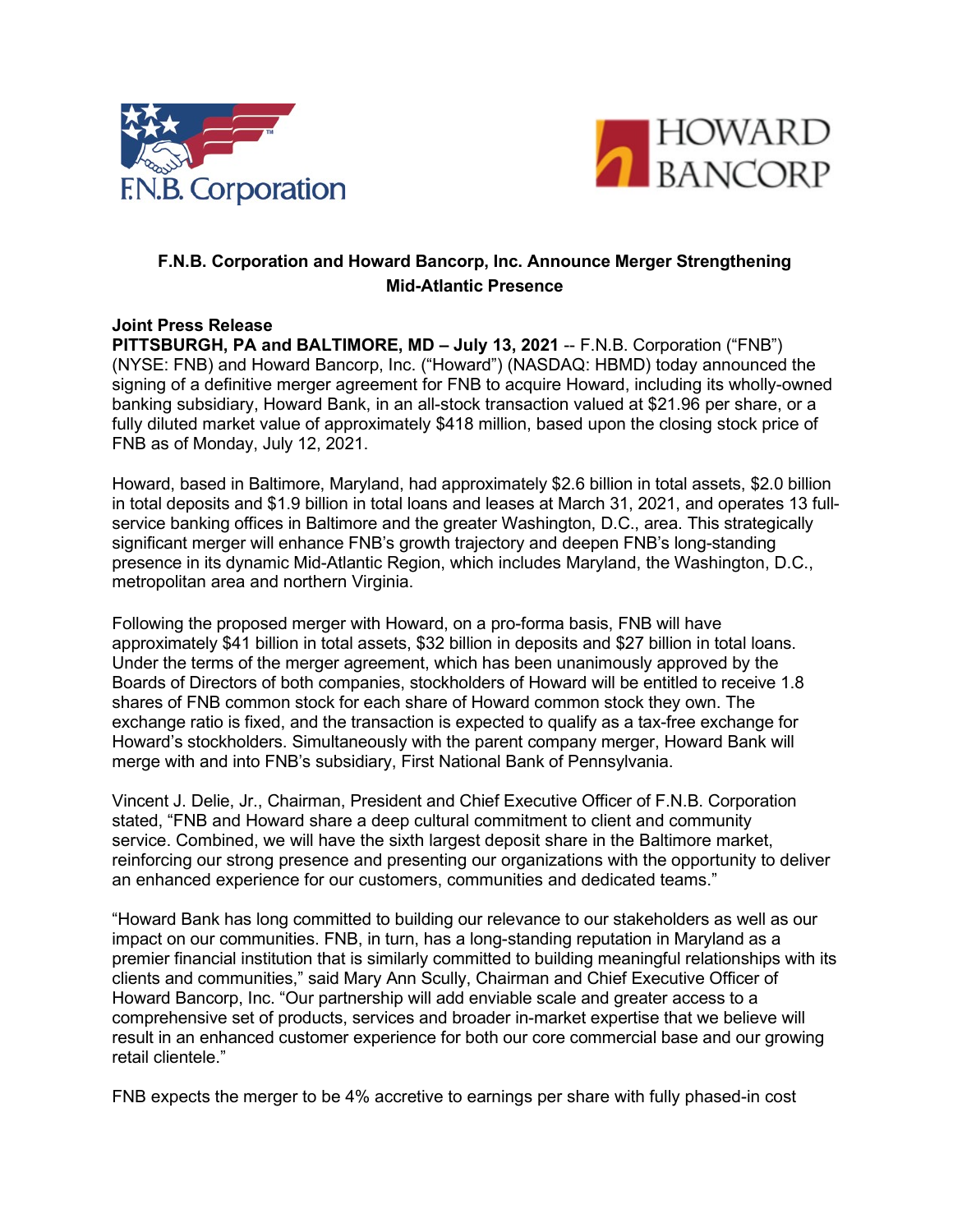savings on a GAAP basis and expects the merger to enhance FNB's profitability metrics. Additionally, FNB anticipates the tangible book value per common share impact to be minimal and expects the CET1 ratio to remain unchanged on a pro forma basis at closing.

FNB and Howard expect to complete the transaction and integration in early 2022 after satisfaction of customary closing conditions, including regulatory approvals and the approval of Howard's stockholders.

Morgan Stanley & Co. LLC served as financial advisor and Reed Smith LLP served as legal counsel to FNB. Keefe, Bruyette & Woods, *A Stifel Company*, served as financial advisor and Nelson Mullins Riley & Scarborough LLP served as legal counsel to Howard.

An investor presentation will be available through the "About Us" section of FNB's website at [www.fnbcorporation.com](http://www.fnbcorporation.com/) by clicking on "Investor Relations" then "Investor & Analyst Presentations," or in the filings of FNB and Howard on the SEC's website at www.sec.gov.

### **ADDITIONAL INFORMATION ABOUT THE MERGER AND WHERE TO FIND IT**

This joint press release is being made in respect of the proposed merger transaction between FNB and Howard. In connection with the proposed merger, FNB will file a registration statement on Form S-4 with the SEC to register FNB's shares that will be issued to Howard's stockholders in connection with the merger. The registration statement will include a proxy statement of Howard and a prospectus of FNB, as well as other relevant documents concerning the proposed transaction.

INVESTORS ARE URGED TO READ THE REGISTRATION STATEMENT AND THE PROXY STATEMENT/PROSPECTUS REGARDING THE MERGER WHEN IT BECOMES AVAILABLE AND ANY OTHER RELEVANT DOCUMENTS FILED WITH THE SEC, AS WELL AS ANY AMENDMENTS OR SUPPLEMENTS TO THOSE DOCUMENTS, BECAUSE THEY WILL CONTAIN IMPORTANT INFORMATION.

This communication does not constitute an offer to sell or the solicitation of an offer to buy any securities or a solicitation of any vote or approval, nor shall there be any sale of securities in any jurisdiction in which such offer, solicitation or sale would be unlawful prior to registration or qualification under the securities laws of such jurisdiction.

The proxy statement/prospectus and other relevant materials (when they become available), and any other documents FNB and Howard have filed with the SEC, may be obtained free of charge at the SEC's website at www.sec.gov. In addition, investors and security holders may obtain free copies of the documents FNB has filed with the SEC by contacting James Orie, Chief Legal Officer, F.N.B. Corporation, One North Shore Center, Pittsburgh, PA 15212, telephone: (724) 983-3317; and may obtain free copies of the documents Howard has filed with the SEC by contacting Joseph Howard, Chief Legal Officer, Howard Bancorp, Inc., 3301 Boston Street, Baltimore, MD 21224, telephone: (443) 573-2664.

### **Participants in the Solicitation**

FNB and Howard and certain of their directors and executive officers may be deemed to be participants in the solicitation of proxies from Howard's stockholders in connection with the proposed merger. Information regarding FNB's directors and executive officers is contained in FNB's Proxy Statement on Schedule 14A, dated March 26, 2021, and in certain of its Current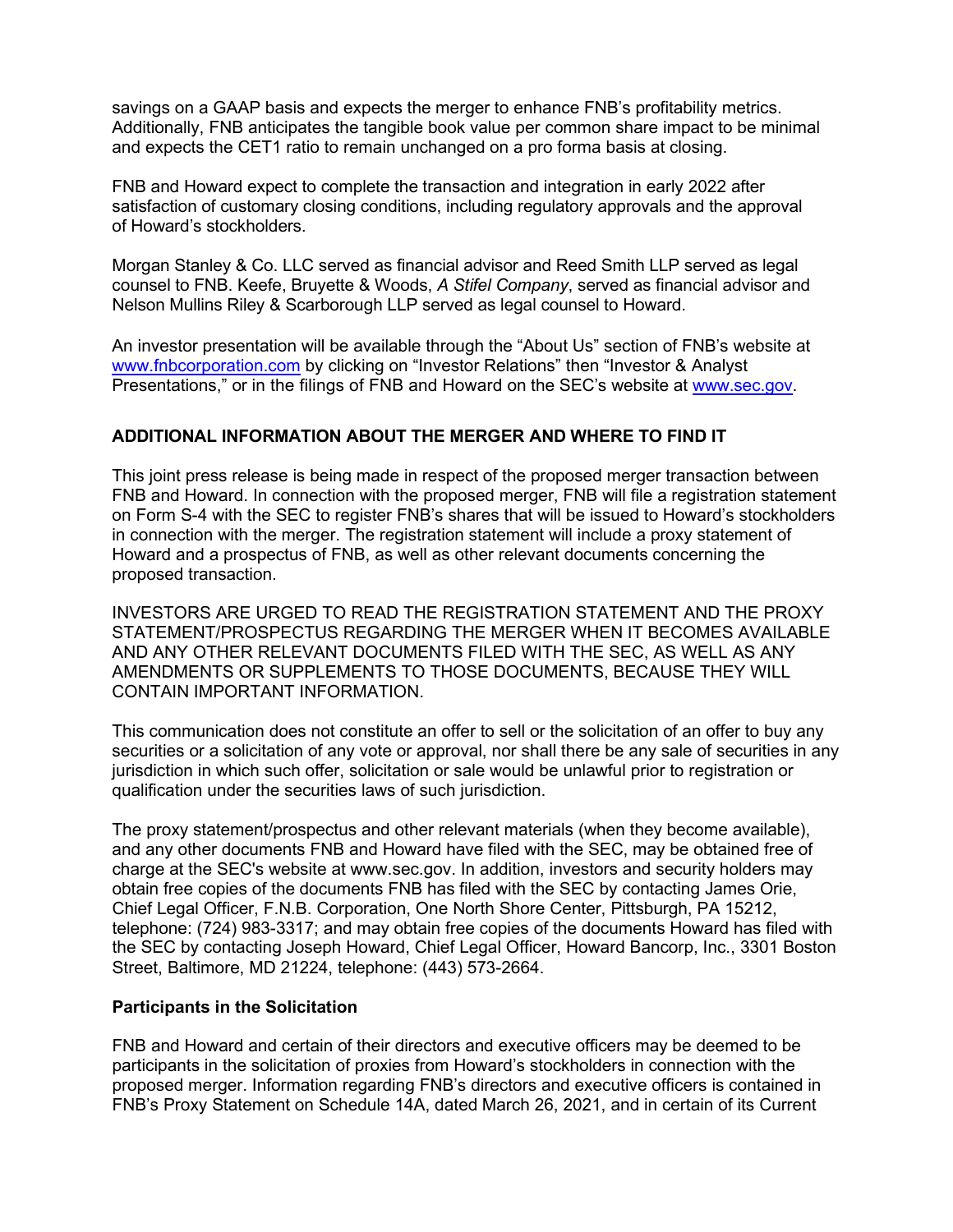Reports on Form 8-K, which are filed with the SEC. Information regarding Howard's directors and executive officers is contained in Howard's Proxy Statement on Schedule 14A, dated April 13, 2021, and in certain of its Current Reports on Form 8-K, which are filed with the SEC. Additional information regarding the interests of those participants and other persons who may be deemed participants in the transaction may be obtained by reading the Proxy Statement/Prospectus regarding the proposed merger when it becomes available. Free copies of these documents may be obtained as described in the preceding paragraph.

## **About F.N.B. Corporation**

F.N.B. Corporation (NYSE:FNB), headquartered in Pittsburgh, Pennsylvania, is a diversified financial services company operating in seven states and the District of Columbia. FNB's market coverage spans several major metropolitan areas including: Pittsburgh, Pennsylvania; Baltimore, Maryland; Cleveland, Ohio; Washington, D.C.; and Charlotte, Raleigh, Durham and the Piedmont Triad (Winston-Salem, Greensboro and High Point) in North Carolina. The Company has total assets of more than \$38 billion and nearly 340 banking offices throughout Pennsylvania, Ohio, Maryland, West Virginia, North Carolina, South Carolina, Washington, D.C., and Virginia.

FNB provides a full range of commercial banking, consumer banking and wealth management solutions through its subsidiary network which is led by its largest affiliate, First National Bank of Pennsylvania, founded in 1864. Commercial banking solutions include corporate banking, small business banking, investment real estate financing, government banking, business credit, capital markets and lease financing. The consumer banking segment provides a full line of consumer banking products and services, including deposit products, mortgage lending, consumer lending and a complete suite of mobile and online banking services. FNB's wealth management services include asset management, private banking and insurance.

The common stock of F.N.B. Corporation trades on the New York Stock Exchange under the symbol "FNB" and is included in Standard & Poor's MidCap 400 Index with the Global Industry Classification Standard (GICS) Regional Banks Sub-Industry Index. Customers, shareholders and investors can learn more about this regional financial institution by visiting the F.N.B. Corporation website at www.fnbcorporation.com.

### **About Howard Bancorp, Inc.**

Howard Bancorp, Inc. is the parent company of Howard Bank, a Maryland-chartered trust company operating as a commercial bank. Headquartered in Baltimore City, Maryland, Howard Bank operates a general commercial banking business through its 13 branches located throughout the Greater Baltimore Metropolitan Area. Additional information about Howard Bancorp, Inc. and Howard Bank is available on its website at [www.HowardBank.com.](http://www.howardbank.com/)

### **Cautionary Statement Regarding Forward-Looking Information**

This joint press release of FNB and Howard contains "forward-looking statements" within the meaning of the Private Securities Litigation Reform Act. These forward-looking statements include, but are not limited to, statements regarding the outlook and expectations of FNB and Howard with respect to their planned merger, the strategic benefits and financial benefits of the merger, including the expected impact of the transaction on the combined company's future financial performance (including anticipated accretion to earnings per share and other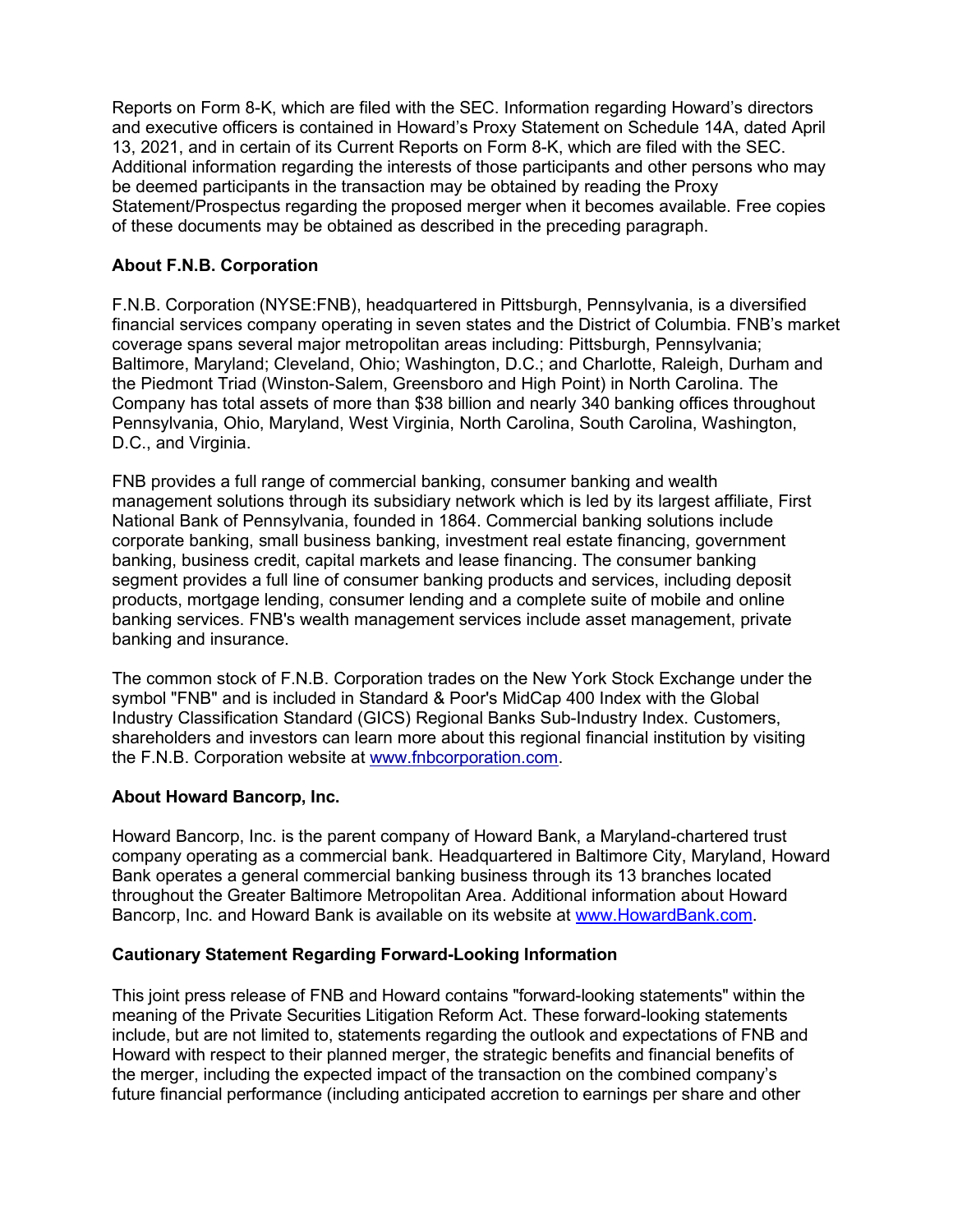metrics), and the timing of the closing of the transaction.

Forward-looking statements are typically identified by words such as "believe," "plan," "expect," "anticipate," "intend," "outlook," "estimate," "forecast," "will," "should," "project," "goal," and other similar words and expressions. Forward-looking statements are subject to risks, uncertainties and assumptions which may change over time or as a result of unforeseen circumstances. Future events or circumstances may change expectations or outlook and may affect the nature of the assumptions, risks and uncertainties to which forward-looking statements are subject. The forward-looking statements in this press release pertain only to the date of this press release, and FNB and Howard disclaim any obligation to update or revise any forward-looking statements, except as required by law. Actual results or future events may differ, possibly materially, from those that are anticipated in these forward-looking statements. Accordingly, we caution against placing undue reliance on any forward-looking statements.

Forward-looking statements contained in this press release are subject to, among others, the following risks, uncertainties and assumptions:

- The possibility that the anticipated benefits of the transaction, including anticipated cost savings and strategic gains, are not realized when expected or at all, including as a result of the impact of, or problems arising from, the integration of the two companies or as a result of the strength of the economy, competitive factors in the areas where FNB and Howard do business, or as a result of other unexpected factors or events;
- Completion of the transaction is dependent on the satisfaction of customary closing conditions, including approval by Howard stockholders, which cannot be assured, and the timing and completion of the transaction is dependent on various factors that cannot be predicted with precision at this point;
- The occurrence of any event, change or other circumstances that could give rise to the right of one or both of the parties to terminate the merger agreement;
- Completion of the transaction is subject to bank regulatory approvals and such approvals may not be obtained in a timely manner or at all or may be subject to conditions which may cause additional significant expense or delay the consummation of the merger transaction;
- Potential adverse reactions or changes to business or employee relationships, including those resulting from the announcement or completion of the transaction;
- The outcome of any legal proceedings that may be instituted against FNB or Howard;
- Subsequent federal legislative and regulatory actions and reforms affecting the financial institutions' industry may substantially impact the economic benefits of the proposed merger;
- Unanticipated challenges or delays in the integration of Howard's business into FNB's and or the conversion of Howard's technology systems and customer data may significantly increase the expense associated with the transaction; and
- Other factors that may affect future results of FNB and Howard, including changes in asset quality and credit risk; the inability to sustain revenue and earnings growth; changes in interest rates and capital markets; inflation; customer borrowing, repayment, investment and deposit practices; the impact, extent and timing of technological changes; capital management activities; and other actions of the Federal Reserve Board and legislative and regulatory actions and reforms.

These forward-looking statements are also subject to the principal risks and uncertainties applicable to FNB's and Howard's respective businesses and activities generally that are disclosed in FNB's 2020 Annual Report on Form 10-K and in other documents FNB files